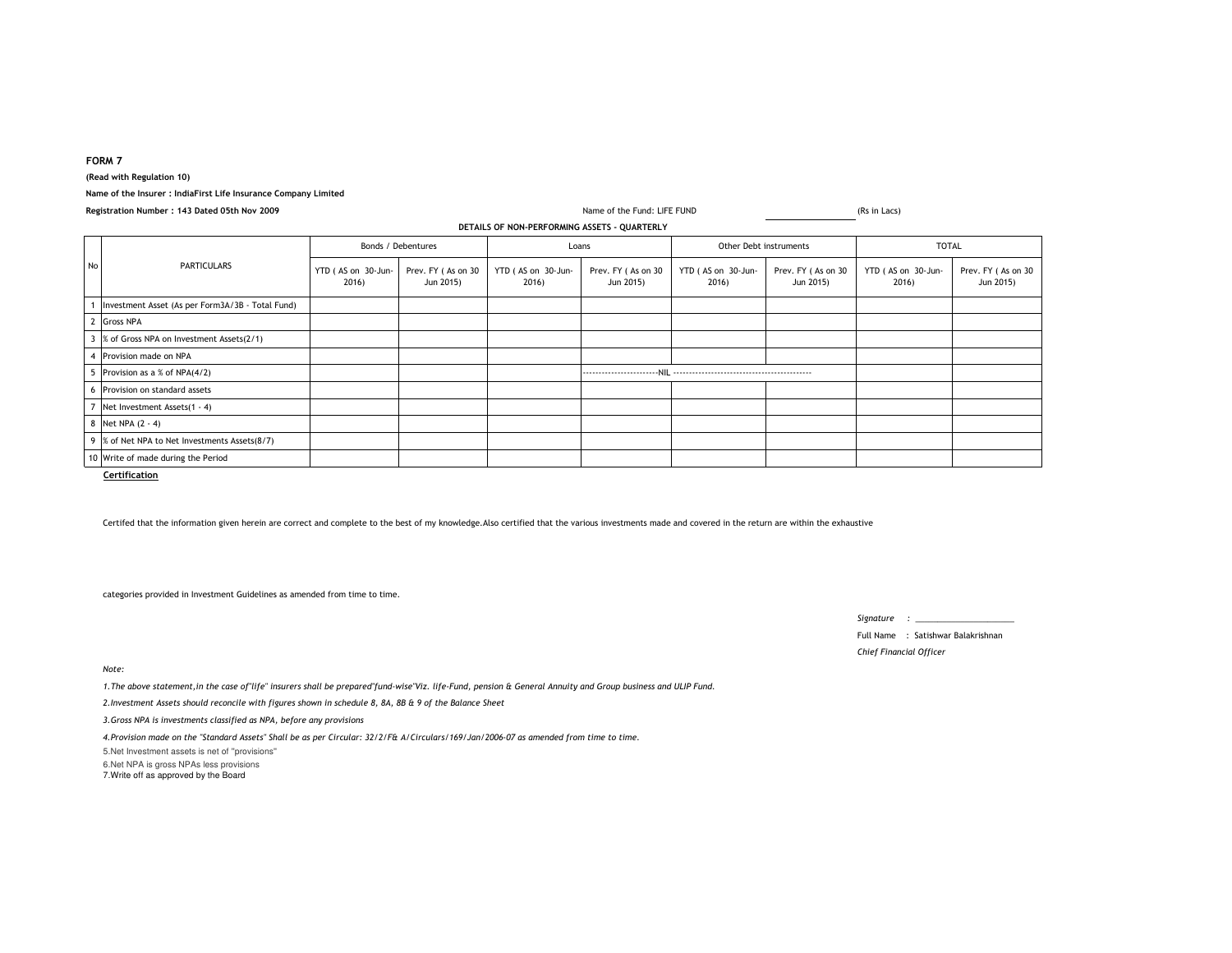## **FORM 7(Read with Regulation 10)**

**Name of the Insurer : IndiaFirst Life Insurance Company Limited**

**Registration Number : 143 Dated 05th Nov 2009DETAILS OF NON-PERFORMING ASSETS - QUARTERLY**

YTD ( AS on 30-Jun-2016) Prev. FY ( As on 30 Jun 2015) YTD ( AS on 30-Jun- 2016) Prev. FY ( As on 30 Jun 2015) YTD ( AS on 30-Jun- 2016) Prev. FY ( As on 30 Jun 2015) YTD ( AS on 30-Jun- 2016) Prev. FY ( As on 30 Jun 2015) <sup>1</sup> Investment Asset (As per Form3A/3B - Total Fund) <sup>2</sup> Gross NPA <sup>3</sup> % of Gross NPA on Investment Assets(2/1) <sup>4</sup> Provision made on NPA <sup>5</sup> Provision as a % of NPA(4/2) ------------------------NIL -------------------------------------------- <sup>6</sup> Provision on standard assets <sup>7</sup> Net Investment Assets(1 - 4) <sup>8</sup> Net NPA (2 - 4) 9 % of Net NPA to Net Investments Assets(8/7) <sup>10</sup> Write of made during the PeriodNo PARTICULARS Bonds / Debentures **Example 19 Loans** Debentures **Loans** Other Debt instruments **TOTAL**<br>1999-Jun- Prev. FY (As on 30 YTD (AS on 30-Jun- Prev. FY (As on 30 YTD (AS on 30-Jun- Prev. FY (As on 30 Jun- Prev. FY (As on 30 Jun-

Name of the Fund: PENSION AND GEN ANNUITY BUSINESS (Rs in Lacs)

**Certification**

categories provided in investment Guidelines as andad from time to time. Certifed that the information given herein are correct and complete to the best of my knowledge.Also certified that the various investments made and covered in the return are within the exhaustive

*Signature : \_\_\_\_\_\_\_\_\_\_\_\_\_\_\_\_\_\_\_\_\_\_*

Full Name : Satishwar Balakrishnan*Chief Financial Officer*

*Note:*

*1.The above statement,in the case of"life" insurers shall be prepared"fund-wise"Viz. life-Fund, pension & General Annuity and Group business and ULIP Fund.*

*2.Investment Assets should reconcile with figures shown in schedule 8, 8A, 8B & 9 of the Balance Sheet*

*3.Gross NPA is investments classified as NPA, before any provisions*

*4.Provision made on the "Standard Assets" Shall be as per Circular: 32/2/F& A/Circulars/169/Jan/2006-07 as amended from time to time.*

5.Net Investment assets is net of ''provisions''

6.Net NPA is gross NPAs less provisions

7.Write off as approved by the Board